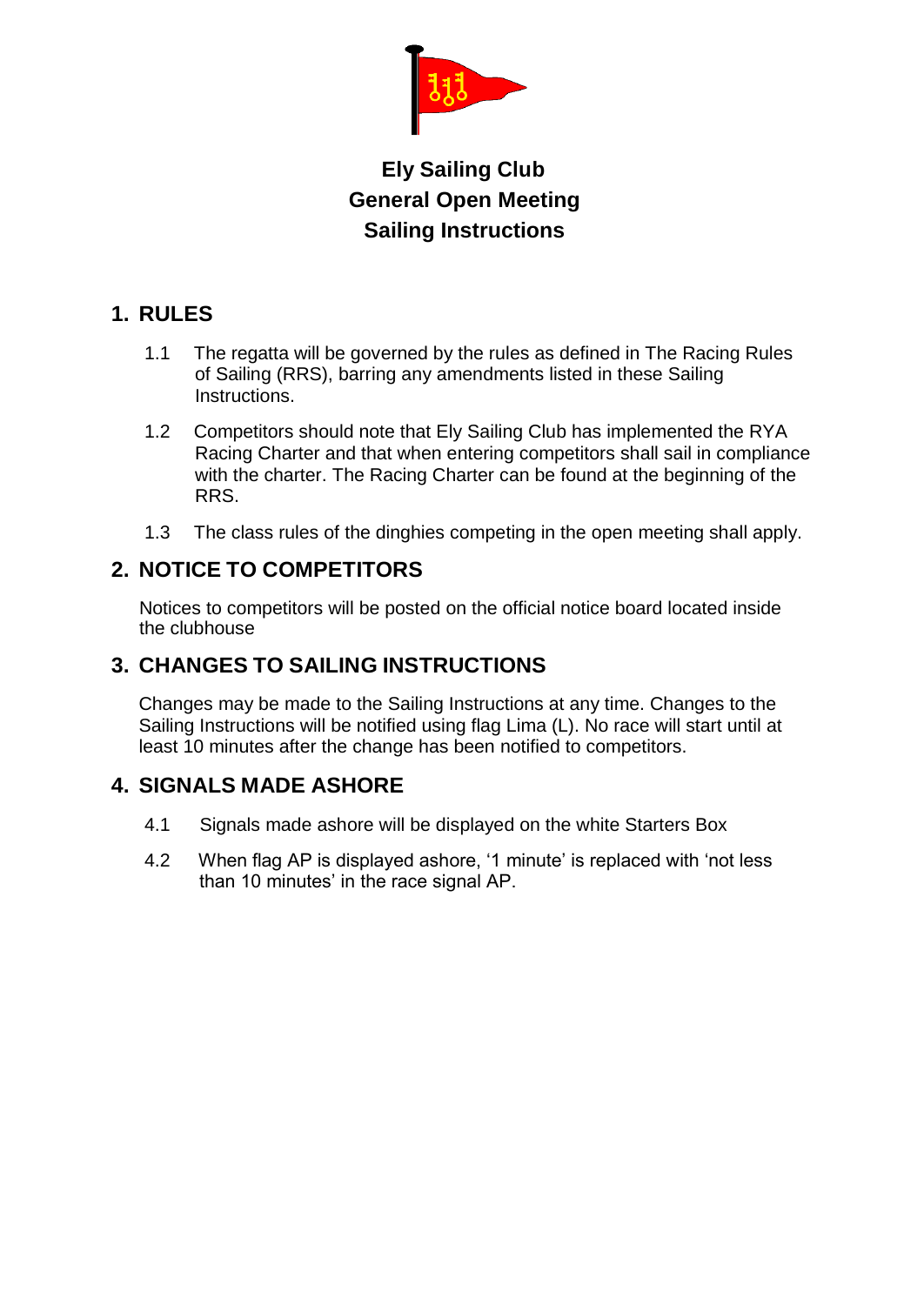## **5. SCHEDULE OF RACES**

- 5.1 The day will consist of up to 4 races.
- 5.2 The proposed starting times are shown in the following table.

| Race | Time of Start                      |
|------|------------------------------------|
|      | 11:00 (warning signal 10:55)       |
| 2    | ASAP after race 1                  |
| 3    | After lunch. No earlier than 12:30 |
|      | ASAP after race 3                  |

## **6. CLASS FLAGS**

The class flag will be decided on the day, and competitors will be notified in the briefing.

## **7. RACING AREA**

This may include the whole of the lake. (See map that is diagram only, or the pin board)

### **8. THE COURSES**

- 8.1 Courses will be displayed on the Course Board in the Starters Box
- 8.2 The course may be changed after the first race when racing back-to-back races. Any change will be indicated by the Signal Flag Lima (L) over Signal Flag Charlie (C) being displayed. In this case Sailing Instruction 3 applies.
- 8.3 The course boards indicate the sequence of rounding the marks from left to right and the background colour Red or Green indicates which way to round the mark Red to Port and Green to Starboard. The number of laps may be indicated by a black numeral on a white background.
- 8.4 The start line will become a gate for each lap there after.

### **9. MARKS**

Marks are numbered **1-8** and are **moveable spherical orange buoys**, which will be in the approximate area shown on the map. (Appendix 1) A lead boat may be provided at the discretion of the Race Officer.

## **10. AREAS THAT ARE OBSTRUCTIONS**

The following areas are designated as obstructions:

- A. Islands
- B. Jetties & Pontoons
- C. Areas marked with stakes and buoys
- D. A safety boat in close attendance to a small craft or competitor in difficulty.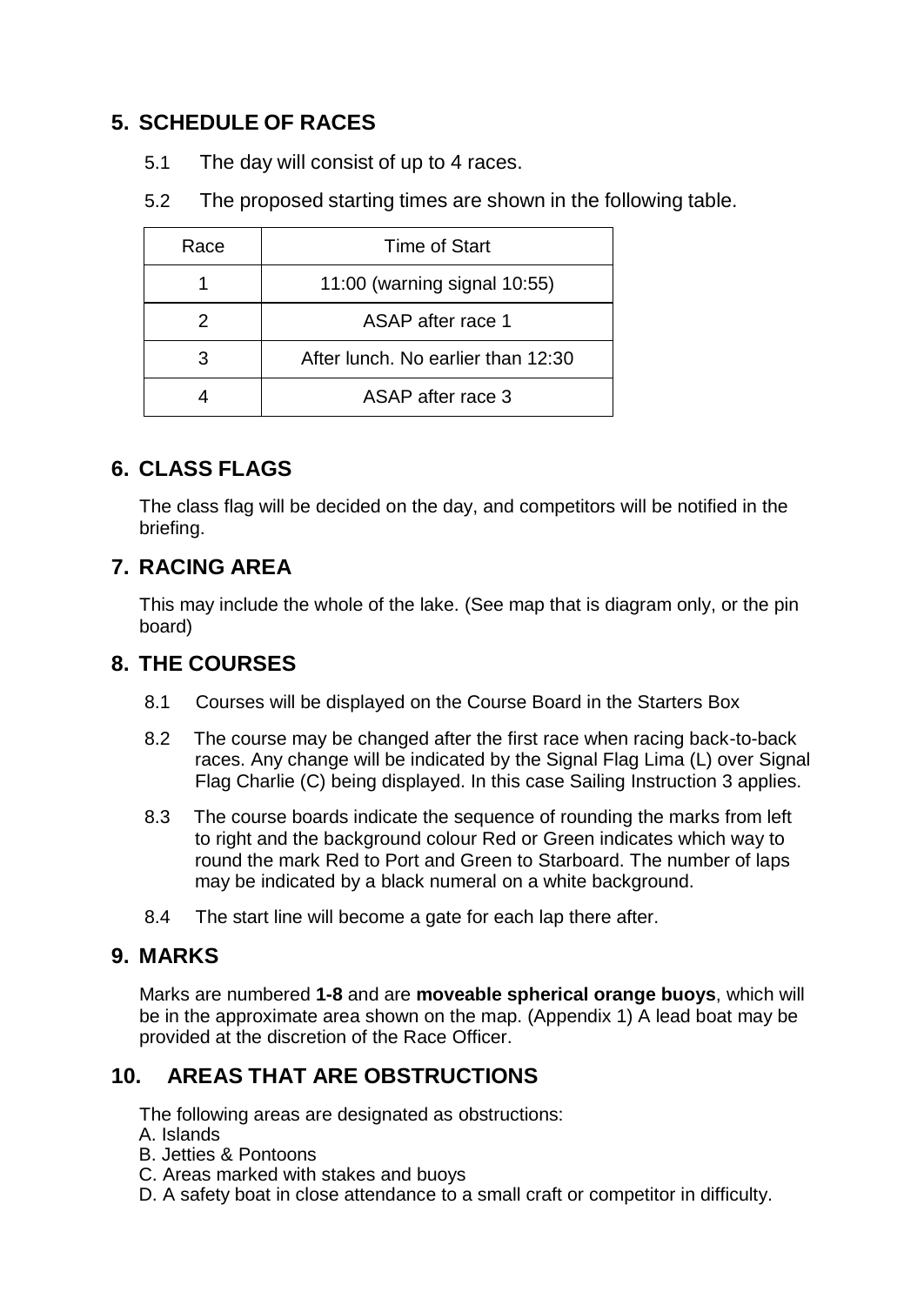### **11. THE START**

- 11.1 Races will be started by using RRS 26 with the warning signal made 5 minutes before the starting signal.
- 11.2 The starting line shall be between the Committee Boat mast and a Yellow Buoy with a blue or pink flag.
- 11.3 An inner distance mark will be used. Any competitor passing between the inner distance mark and the Committee Boat will be disqualified unless they re-round the Committee Boat or an outer distance mark and pass correctly through the line to start.

#### **12. THE FINISH**

- 12.1 The finish line will be between a Committee Boat (which may not be the starting Committee Boat) and a spherical yellow buoy with a blue or pink flag.
- 12.2 After approximately 45 minutes (or at the Race Officer's discretion) Flag "S" plus two sound signals will signify that the race is to be finished.
- 12.3 Each boat will be finished as it passes through the "gate" to complete the lap that it is sailing when the race is shortened.
- 12.4 The committee boat will display a blue flag when it is in position as the finishing line.
- 12.5 The number of laps completed and the total elapsed time will be recorded for each boat.
- 12.6 After finishing, boats shall keep clear of the finishing gate and of all boats that are continuing to race.

### **13. PENALTY SYSTEM**

Boats which fail to start or finish correctly or to sail the course as set and thus fail to comply with RRS28 may be disqualified without protest or a hearing, except that boats that fail to pass through the upwind gate (see S.I.8.6) will not be disqualified but will be credited only with the number of laps they have sailed correctly. The Race Committee shall record the finishing time or place as appropriate as well as noting the disqualification. This changes RRS63.1

## **14. TIME LIMITS AND TARGETS**

- 14.1 Time limits and target times are as follows: Target time for each race will be 40 minutes. Time limit for each race will be 60 minutes. Failure to meet the target time will not be grounds for redress. This changes rule 62.1(a).
- 14.2. Boats failing to finish within 20 minutes after the first boat sails the course and finishes will be scored Did Not Finish without a hearing. This changes rules 35, A4 and A5.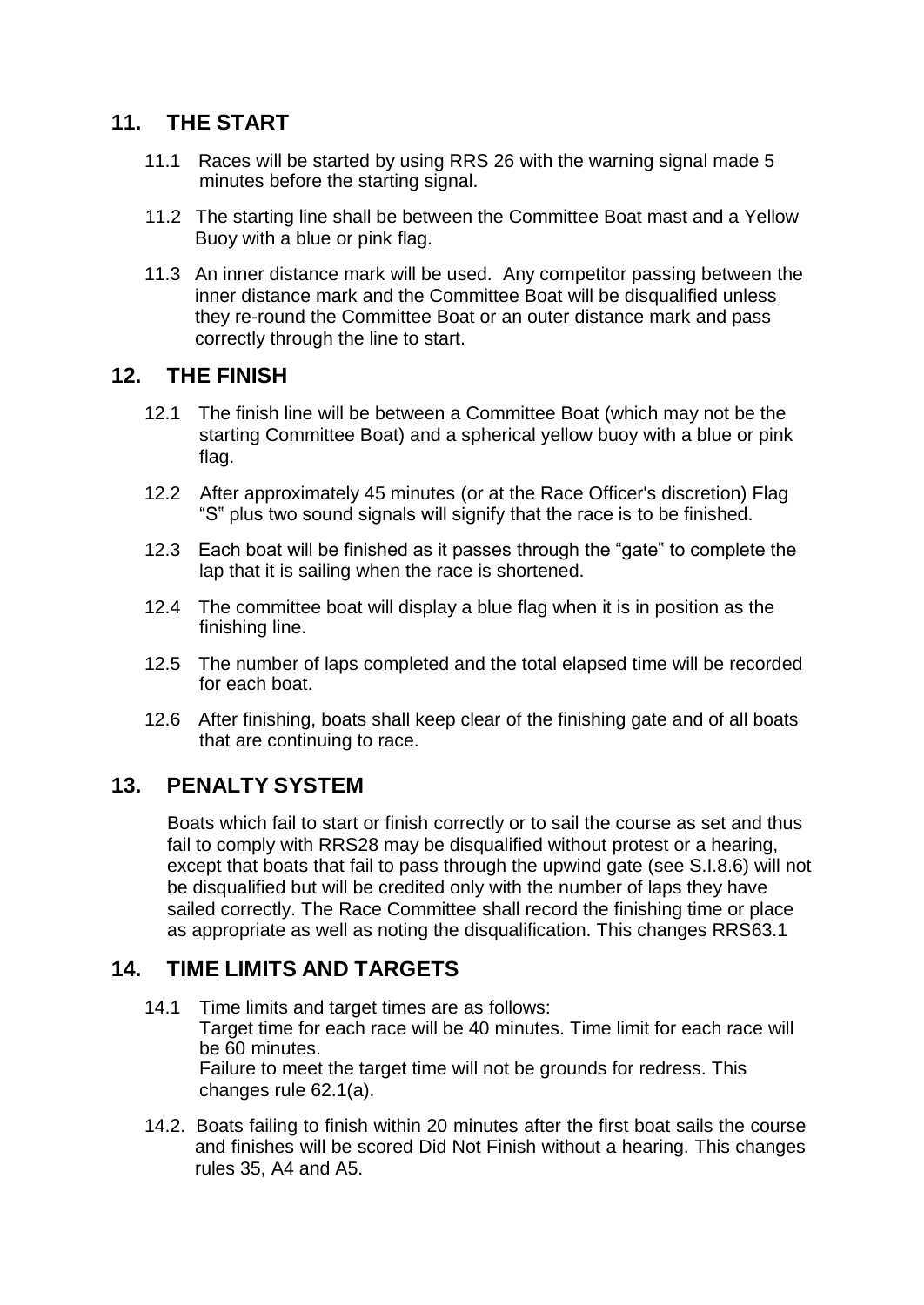#### **15. PROTEST AND REQUEST FOR REDRESS**

- 15.1 Intention to protest must be raised with the Committee boat at the end of the relevant race.
- 15.2 Protest forms are available in the Starters Box. Protests and requests for redress or reopening shall be delivered there within the appropriate time limit.
- 15.3 The protest time limit for the first two races is 30 minutes after the last boat has finished the last race of the two and the time limit for the last two races is 30 minutes after the last boat has finished the last race of the day. If all races are back-to-back, the protest time limit for all races is 30 minutes after the last boat has finished the last race of the day.
- 15.4 Notices will be posted no later than 30 minutes after the protest time limit to inform competitors of hearings in which they are parties or named as witnesses. Hearings will be held in the Starters Box.
- 15.5 Notices of protests by the race committee or protest committee will be posted to inform boats under rule 61.1(b).

#### **16. SCORING**

- 16.1 The Low Point System of Appendix A4 will apply.
- 16.2 Two races are required to be completed to constitute a series.
- 16.3 (a) When two or fewer races have been completed, a boat's series score will be the total of her race scores.

(b) When three or more races have been completed, a boat's series score will be the total of her race scores excluding her worst score.

#### **17. SAFETY REGULATIONS**

- 17.1 The responsibility for a boat's decision to participate in a race or to continue racing is hers alone. RRS 4.
- 17.2 All competitors shall wear a personal flotation devices at all times when afloat, except briefly when changing or adjusting clothing or personal equipment. Wet suits and dry suits are not considered personal flotation devices. This changes rule 40 and the preamble to Part 4.
- 17.3 A boat that retires from a race shall notify the race committee as soon as possible.
- 17.4 The provision of a race management team, RIBs and other officials and volunteers does not relieve the boat of their own responsibilities.
- 17.5 The provision of RIB cover is limited to such assistance, particularly in extreme weather conditions, as can practically provided in the circumstances.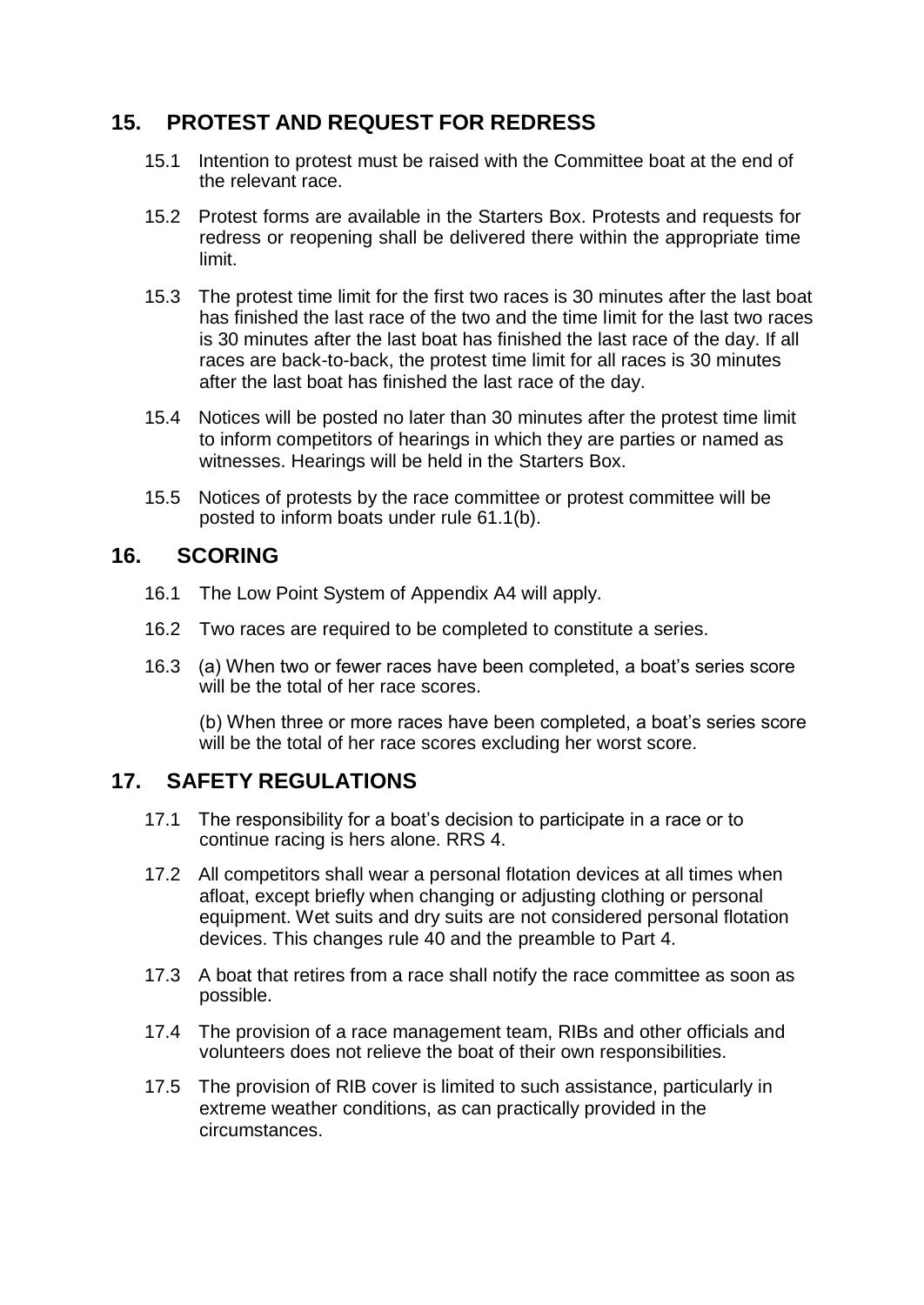- 17.6 It is a condition of racing that a Competitor shall comply with the instructions of RIB crews. Any action by these crews solely intended to ensure the safety of a competitor, such as recovering crew or separated components of the boat, is not "outside help" as defined in RRS 41 and is not subject to protest from another competitor. The competitor may continue to race.
- 17.7 Where the RIB crew renders assistance greater than that necessary solely for safety considerations, such as righting or re-orientating the boat, providing spares or effecting repairs, the crew may so advise the competitor who shall retire immediately.
- 17.8 No action by a RIB when performing activities deemed necessary for safety reasons will constitute grounds for redress.

#### **18. REPLACEMENT OF CREW OR EQUIPMENT**

- 18.1 Substitution of competitors will not be allowed without prior written approval of the race committee.
- 18.2 Substitution of damaged or lost equipment will not be allowed unless authorised by the race committee. Requests for substitution shall be made to the committee at the first reasonable opportunity.

#### **19. EQUIPMENT AND MEASUREMENT CHECKS**

A boat or equipment may be inspected at any time for compliance with the class rules and sailing instructions. On the water, a boat can be instructed by a race committee equipment inspector or measurer to proceed immediately to a designated area for inspection.

#### **20. TRASH DISPOSAL**

Boats shall not put trash in the water. Trash may be placed aboard support and race committee boats.

#### **21. PRIZES**

Prizes will be awarded at the discretion of the Race Committee

#### **22. DISCLAIMER OF LIABILITY AND INSURANCE RISK STATEMENT**

Rule 4 of the Racing Rules of Sailing states: "The responsibility for a boat's decision to participate in a race or to continue racing is hers alone."

Sailing is by its nature an unpredictable sport and therefore involves an element of risk. By taking part in the event, each competitor agrees and acknowledges that:

- a) They are aware of the inherent element of risk involved in the sport and accept responsibility for the exposure of themselves, their crew and their boat to such inherent risk whilst taking part in the event;
- b) They are responsible for the safety of themselves, their crew, their boat and their other property whether afloat or ashore;